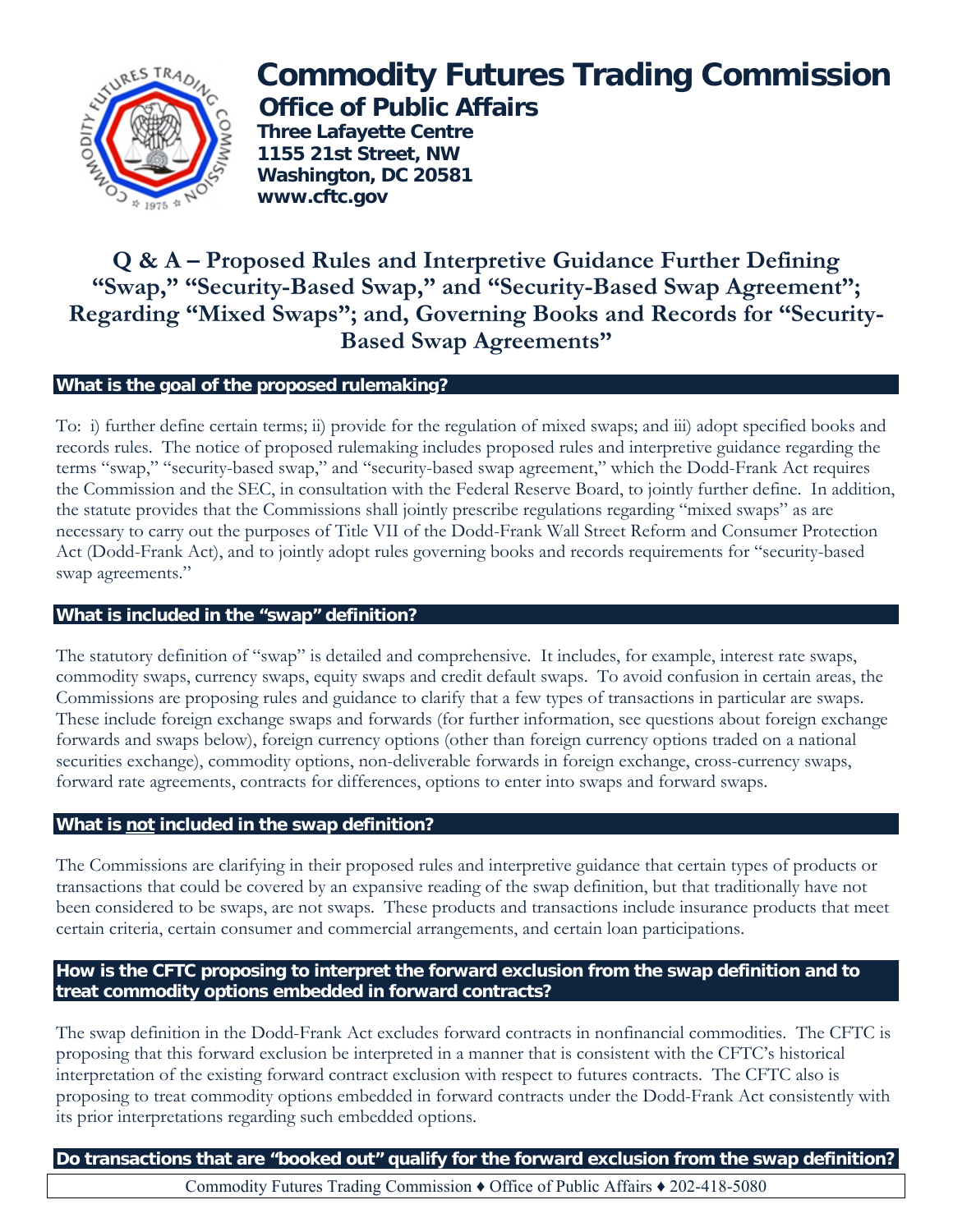The proposal provides that the CFTC's "Brent Interpretation" regarding "booked-out" transactions also would apply to the forward exclusion from the swap definition for nonfinancial commodities. Market participants that regularly make or take delivery of the referenced commodity in the ordinary course of their business, where the book-out transactions are effectuated through a subsequent, separately-negotiated agreement, would qualify for the forward exclusion from the swap definition.

#### **Are loan participations swaps?**

Under the proposal, the Commissions do not interpret the swap definition to include loan participations in which the purchaser is acquiring a current or future direct or indirect ownership interest in the related loan and the loan participations are "true participations" (the participant acquires a beneficial ownership interest in the underlying loans). Depending on the facts and circumstances, a loan participation may be a security regulated by the SEC, and may be an identified banking product subject to the jurisdiction of the Federal bank regulatory agencies.

### **If the Treasury Secretary determines to exempt Foreign Exchange Forwards and Swaps from the swap definition, are there any regulatory requirements applicable to them under the Commodity Exchange Act (CEA)?**

Yes. Under the Dodd-Frank Act, even if the Secretary of the Treasury determines that foreign exchange forwards or foreign exchange swaps should not be regulated as swaps, they still would be subject to swap reporting requirements (to a swap data repository, if available, or to the CFTC otherwise). Also, swap dealers and major swap participants engaging in such transactions still would be subject to certain business conduct standards with respect to the transactions.

### **Are there other foreign exchange products that remain subject to the CEA?**

Yes. All foreign exchange products that meet the swap definition, and are not foreign exchange forwards or foreign exchange swaps, remain subject to the CEA even if the Treasury Secretary exempts foreign exchange swaps and foreign exchange forwards. These include foreign currency options (other than foreign currency options traded on a national securities exchange) (including those on foreign exchange forwards or foreign exchange swaps), nondeliverable forward contracts involving foreign exchange, currency swaps and cross-currency swaps.

# **How are transactions in regional transmission organizations ("RTOs") and independent system operators ("ISOs") treated?**

Section 722 of the Dodd-Frank Act specifically addresses how the CFTC should approach products regulated by the Federal Energy Regulatory Commission ("FERC") that also may be subject to CFTC jurisdiction. It permits the CFTC to exempt certain FERC-regulated instruments or other specified electricity transactions if the CFTC finds that such an exemption would be in the public interest. The proposal states that the treatment of these products should be considered under this public interest waiver process, rather than through this joint rulemaking to further define the term "swap."

# **Have the Commissions distinguished between transactions that would be swaps regulated by the CFTC and transactions that would be security-based swaps regulated by the SEC?**

Yes. The proposal refers to swaps and security-based swap collectively as "Title VII instruments." The classification of a Title VII instrument as a swap or a security-based swap generally is to be made at the inception of the transaction. The proposal identifies Title VII instruments based on a variety of specific types of interest and other monetary rates as swaps regulated by the CFTC, and Title VII instruments based on the "yield" of a debt

Commodity Futures Trading Commission ♦ Office of Public Affairs ♦ 202-418-5080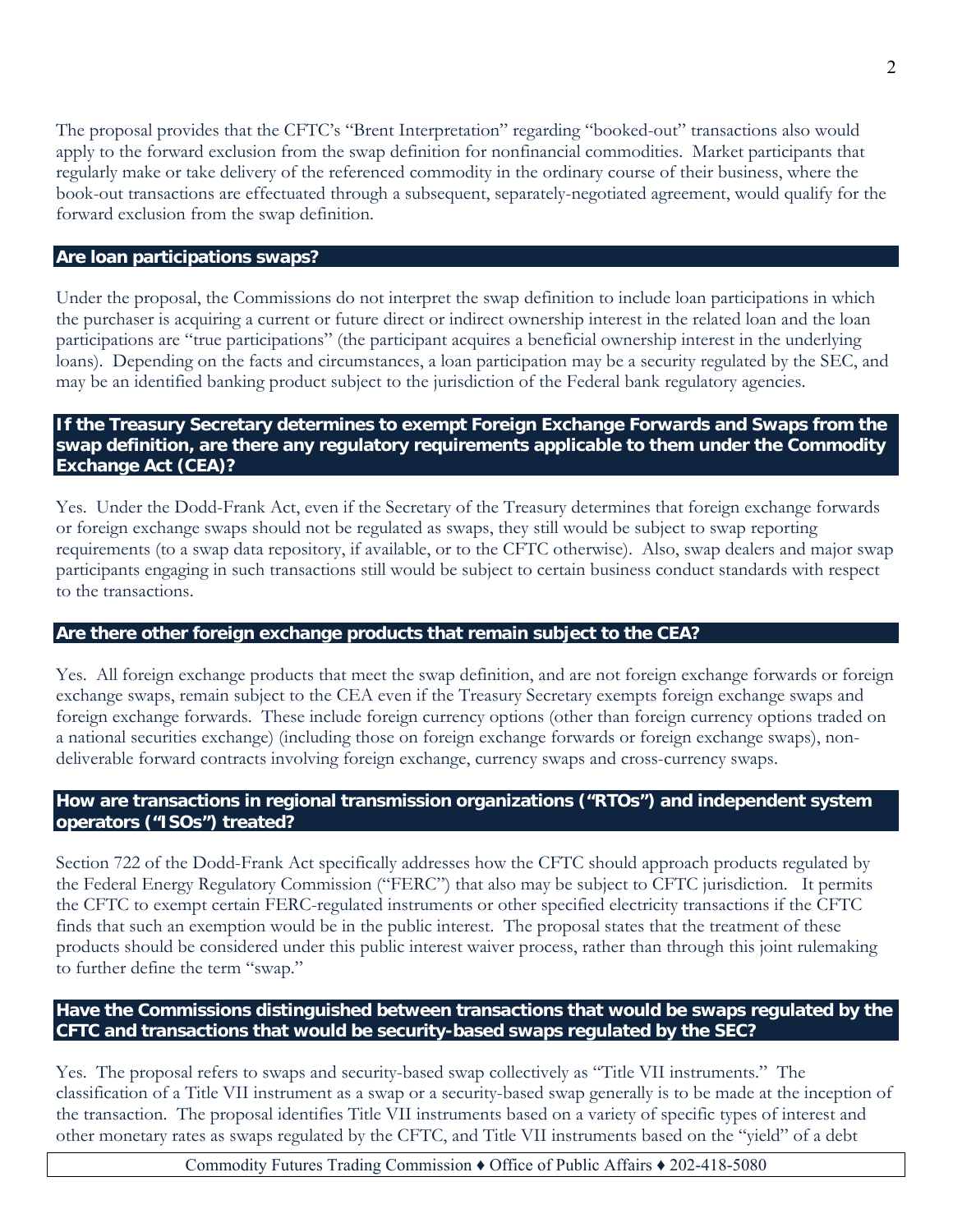security, loan, or narrow-based security index in the sense where the term "yield" is used as a proxy for price, as security-based swaps regulated by the SEC. It also addresses the appropriate classification of Title VII instruments based on government debt obligations and futures contracts.

### **Are Total Return Swaps ("TRS") based on securities security-based swaps?**

A TRS based on a single security or loan or on a narrow- based security index generally would be a security-based swap regulated by the SEC. However, if the TRS embeds interest-rate optionality (e.g., a cap, collar, call, or put) to shift or limit interest rate exposure, the inclusion of these terms would cause the TRS to be a mixed swap. Similarly, if a TRS also is based on non-security-based components (such as the price of oil, or a currency), it would be a mixed swap. Under the Dodd-Frank Act, a TRS based on a broad-based security index would be a swap regulated by the CFTC.

#### **Who regulates credit default swaps (CDS)?**

The SEC regulates CDS on single names, loans and narrow-based security indexes. The CFTC regulates CDS based on broad-based security indexes. The Commissions are proposing detailed and objective rules to distinguish broad from narrow-based security indexes for purposes of CDS. These rules are similar to rules that the Commissions previously have issued with respect to debt security indexes, but tailored to index CDS in particular. The proposed rules also address circumstances in which indexes migrate from broad-based to narrow-based, or vice versa.

#### **What is a "mixed swap" and how will it be regulated?**

A mixed swap is a transaction that is both a swap and a mixed swap. In order to facilitate the trading of these instruments in appropriate circumstances, the proposed rules provide that bilateral, uncleared mixed swaps, where one of the counterparties is dually registered as a dealer or major participant with both the CFTC and also with the SEC, would be subject to certain key provisions of the CEA and related CFTC rules as well as the requirements of the federal securities laws. For all other mixed swaps, the Commissions are proposing a process where a person who desires or intends to list, trade, or clear such a mixed swap (or class thereof) can ask the agencies for a joint order permitting the requesting person (and any other person or persons that subsequently lists, trades, or clears that mixed swap) to comply, as to parallel provisions only, with specified parallel provisions of either the CEA or the Securities Exchange Act of 1934 ("Exchange Act"), and the rules and regulations under the relevant statute, rather than being required to comply with parallel provisions of both the CEA and the Exchange Act.

#### **If I don't know whether a particular transaction is a swap, security-based swap, or mixed swap, is there a process by which I may request an interpretation from the Commissions?**

Yes. Under the proposed rules, any person may submit a request to the CFTC and the SEC to provide a joint interpretation of whether a particular agreement, contract, or transaction (or class thereof) is a swap, security-based swap or mixed swap. In making a request, the requesting party must provide: all material information; a statement of the economic characteristics and purpose of the transaction; the requesting party's determination as to whether the transaction should be characterized as a swap, a security-based swap, or a mixed swap and the basis for such determination; and any other information requested by either agency.

#### **How long will it take to obtain such an interpretation?**

If the Commissions determine to issue a joint interpretation, under the proposed rules it must be issued within 120 days after receipt of a complete submission requesting a joint interpretation. The Commissions may seek public comment with respect to such a joint interpretation; if they do, the 120-day deadline will be stayed during the comment period, but will recommence the business day after the public comment period ends. If the Commissions

Commodity Futures Trading Commission ♦ Office of Public Affairs ♦ 202-418-5080